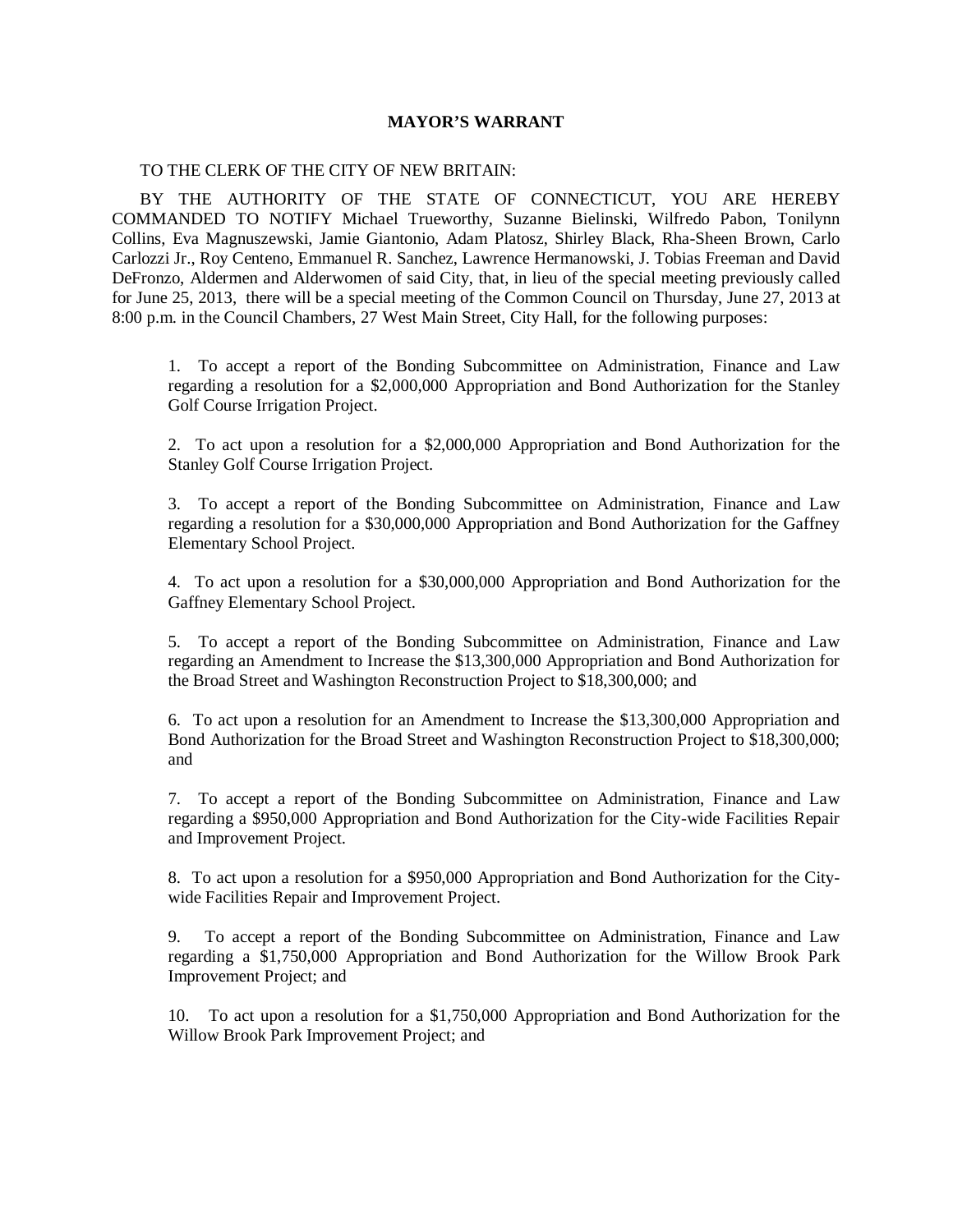11. To accept a report of the Bonding Subcommittee on Administration, Finance and Law regarding a \$875,000 Appropriation and Bond Authorization for the City-wide Park ADA Improvement Project.

12. To act upon a resolution for a \$875,000 Appropriation and Bond Authorization for the Citywide Park ADA Improvement Project.

13. To accept a report of the Bonding Subcommittee on Administration, Finance and Law regarding a \$825,000 Appropriation and Bond Authorization for the City-wide Park Improvement Project; and

14. To act upon a resolution for a \$825,000 Appropriation and Bond Authorization for the Citywide Park Improvement Project; and

15. To accept a report of the Bonding Subcommittee on Administration, Finance and Law regarding a \$940,000 Appropriation and Bond Authorization for the Beehive Stadium Improvement Project.

16. To act upon a resolution for a \$940,000 Appropriation and Bond Authorization for the Beehive Stadium Improvement Project.

17. To accept a report of the Bonding Subcommittee on Administration, Finance and Law regarding a \$200,000 Appropriation and Bond Authorization for the War Memorial Repair Project; and

18. To act upon a resolution for a \$200,000 Appropriation and Bond Authorization for the War Memorial Repair Project; and

19. To accept a report of the Bonding Subcommittee on Administration, Finance and Law regarding a \$1,075,000 Appropriation and Bond Authorization for the Chesley Park Improvement Project.

20. To act upon a resolution for a \$1,075,000 Appropriation and Bond Authorization for the Chesley Park Improvement Project.

21. To accept a report of the Bonding Subcommittee on Administration, Finance and Law regarding a \$2,000,000 Appropriation and Bond Authorization for the Chesley Park Pool Project; and

22. To act upon a resolution for a \$2,000,000 Appropriation and Bond Authorization for the Chesley Park Pool Project; and

23. To accept a report of the Bonding Subcommittee on Administration, Finance and Law regarding a \$2,000,000 Appropriation and Bond Authorization for the Washington Park Pool Project.

24. To act upon a resolution for a \$2,000,000 Appropriation and Bond Authorization for the Washington Park Pool Project.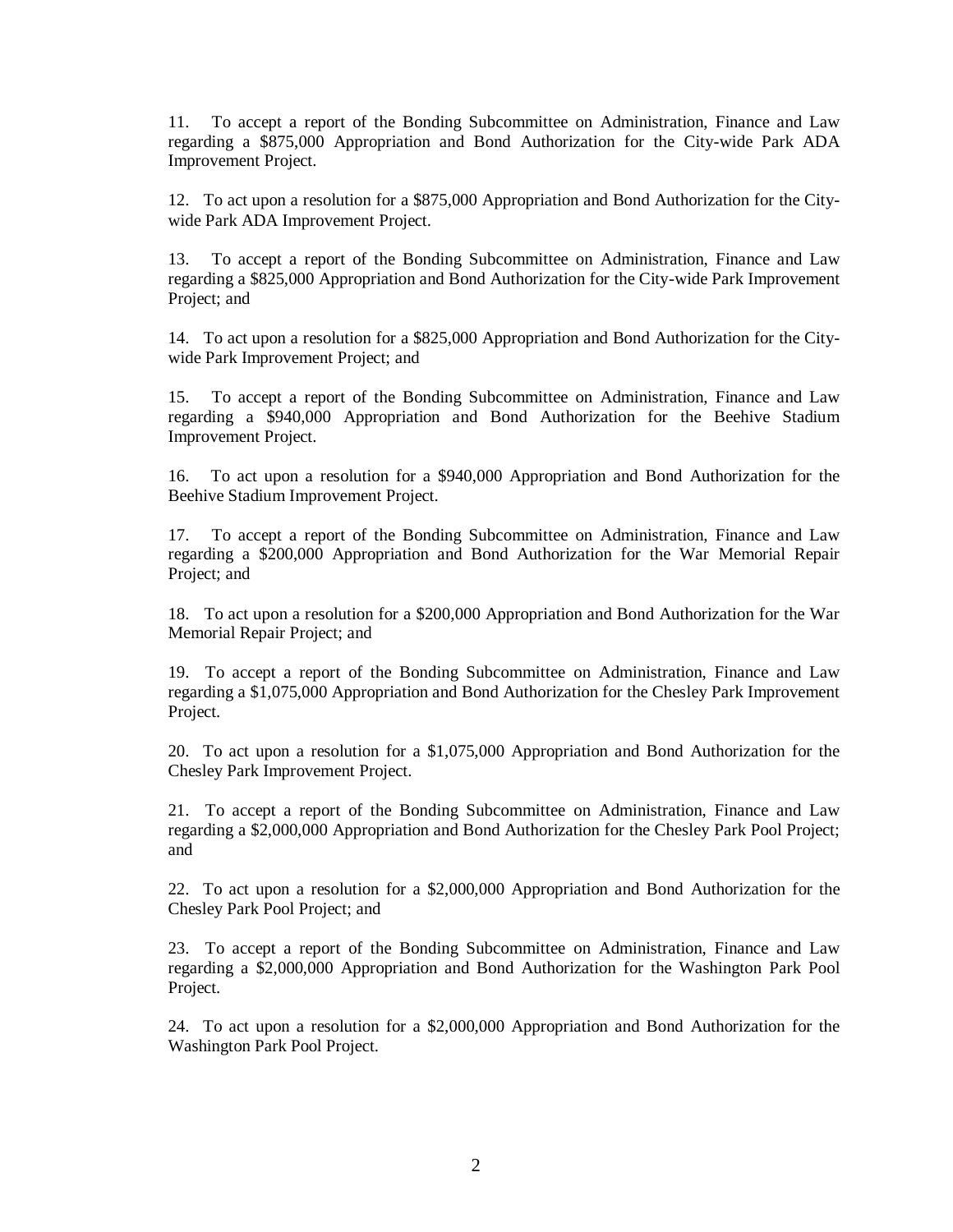25. To accept a report of the Bonding Subcommittee on Administration, Finance and Law regarding a \$1,400,000 Appropriation and Bond Authorization for the Telecommunications Infrastructure and Equipment Project; and

26. To act upon a resolution for a \$1,400,000 Appropriation and Bond Authorization for the Telecommunications Infrastructure and Equipment Project; and

27. To accept a report of the Bonding Subcommittee on Administration, Finance and Law regarding a \$555,000 Appropriation and Bond Authorization for the City-wide Infrastructure Improvement Project.

28. To act upon a resolution for a \$555,000 Appropriation and Bond Authorization for the Citywide Infrastructure Improvement Project.

29. To accept a report of the Bonding Subcommittee on Administration, Finance and Law regarding a \$6,000,000 Appropriation and Bond Authorization for the Streetscape Improvement Project; and

30. To act upon a resolution for a \$6,000,000 Appropriation and Bond Authorization for the Streetscape Improvement Project; and

31. To accept a report of the Bonding Subcommittee on Administration, Finance and Law regarding a \$1,200,000 Appropriation and Bond Authorization for the Arch Street Improvement Project.

32. To act upon a resolution for a \$1,200,000 Appropriation and Bond Authorization for the Arch Street Improvement Project.

33. To accept a report of the Bonding Subcommittee on Administration, Finance and Law regarding a \$250,000 Appropriation and Bond Authorization for the Stanley Quarter Baseball Diamond Improvement Project; and

34. To act upon a resolution for a \$250,000 Appropriation and Bond Authorization for the Stanley Quarter Baseball Diamond Improvement Project; and

35. To accept a report of the Bonding Subcommittee on Administration, Finance and Law regarding a \$5,055,650 Appropriation and Bond Authorization for the Purchase of Various Items of Capital Equipment.

36. To act upon a resolution for a \$5,055,650 Appropriation and Bond Authorization for the Purchase of Various Items of Capital Equipment.